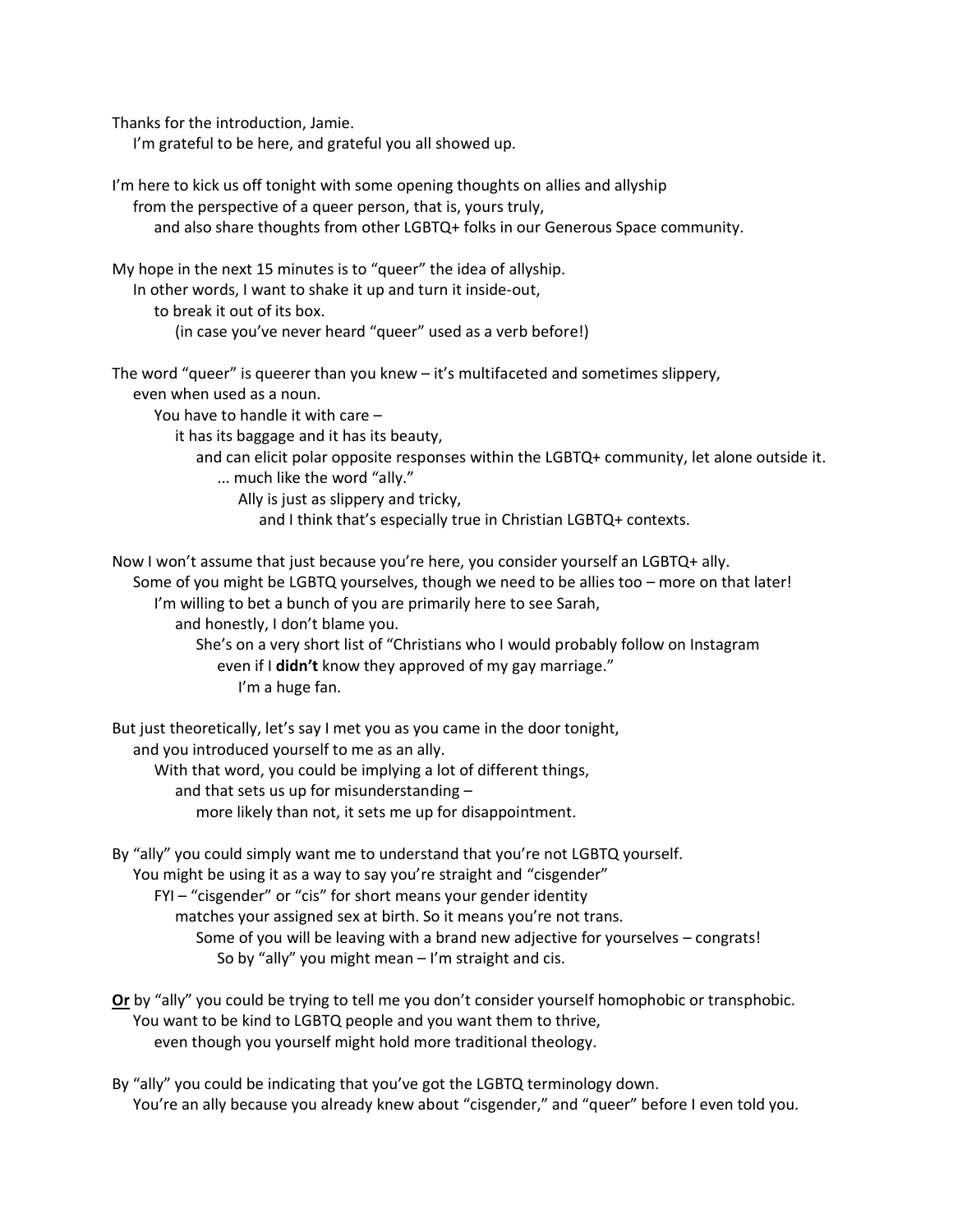You know what to say and what not to say to avoid offending people.

Or maybe by saying "I'm an ally," you're referencing a specific belief – you're using it as a shorthand to tell me you hold affirming theology, you affirm same-sex intimate relationships and all gender identities and expressions. The problem is, none of the above meanings of "ally" holds water in the LGBTQ+ community at large. For us, allyship isn't **simply** being straight or cis, being nice, knowing terms, or holding affirming beliefs. It's far more active and intentional than that. Allies are actively leveraging their privilege, resisting injustice, and advocating for LGBTQ equity in their churches, and in society at large. In other words, if you're an ally, *we need to see the receipts*. Unfortunately, our headaches with the word "ally" don't end there. Because even those who *are* attempting to be active and intentional in their allyship can make queer folks weary and wary of the term when they perform their allyship with the wrong motives, or succumb to a bunch of pitfalls that I'll mention near the end. To top it all off, some of those among us with pacifist tendencies don't like how "ally" is drawn from the terminology of war. Rachel Held Evans, whom we've adopted as one of our straight/cis patron saints, didn't really resonate with the term "ally" for this reason. She wasn't keen on the idea of being primarily united by a common enemy, & I respect that. As someone who grew up in relative peace and who never played the board game Risk, I didn't even make this "war" connection until embarrassingly recently. So because of all this accumulated baggage around "ally," other words have been suggested as replacements. Some draw on that same vocabulary of war,

but have more of a conniving criminality to them,

words like "accomplice" and "turncoat,"

suggesting their namesakes must betray their own privilege

and bear the responsibility, risks and consequences with folks on the margins. Other suggested replacements are softer, like "advocate" or "supporter."

I definitely wouldn't fault you for choosing an alternate term

in attempt to return us to the kind of working relationship we hope for.

I guess I'm just not convinced these newer terms will catch on broadly.

I was chatting with my colleague Jamie, whom you met earlier – he's a writer,

and he noted that **all** words tend to drift from their original intended meaning.

So instead of replacing ally, maybe my energy would be better spent redefining it, snatching it back from where it's drifted.

This conversation made me want to look up the original meaning of ally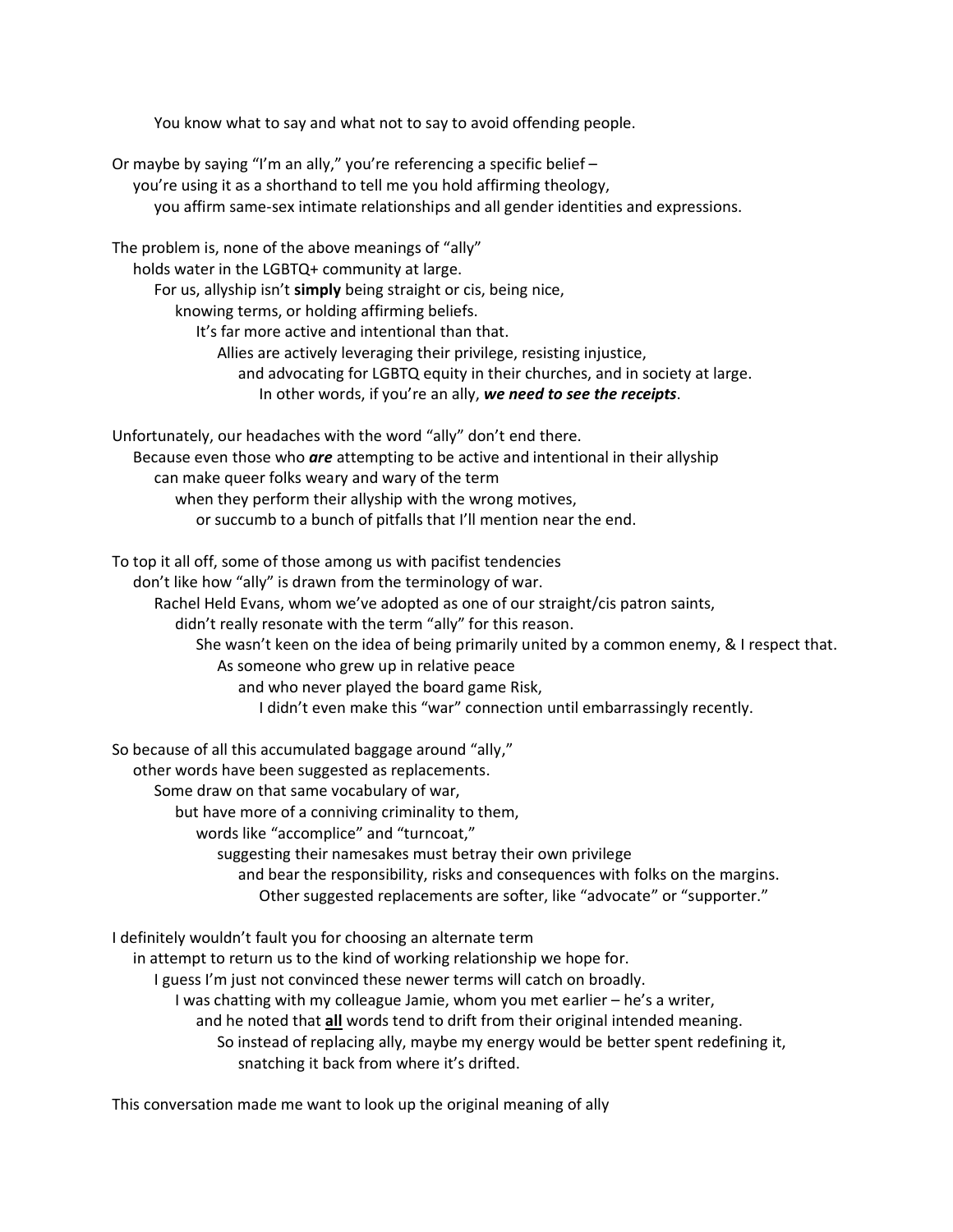(This is nothing new for me - my friends call me Etymology Beth. I'm a word nerd.) Turns out "ally" originated long before World War 2, in the 13<sup>th</sup> century, it's from the French "allier": "to unite, to bind or tie together, to join in marriage, to make kin." Those are promising origins. Ally started as a beautiful word – and as a verb. To ally. It wasn't even used as a noun until two centuries later.

So how do we bring out the beauty and strip the baggage from "ally"?

I think one way is to reclaim its original verb-i-ness,

to stop pretending it's a noun, a state of being,

an identity we can claim and chisel into our permanent identity.

Instead of saying "I am an ally," we can say, "I'm **practicing** allyship."

or even "I'm **trying to be** an ally to LGBTQ people."

I'm working on it.

Using it that way will hopefully remind you

that no matter how much allying you did today,

you can't just rest on your laurels, and pretend you've now earned a title.

You start back at square one tomorrow,

to use Vincent Mousseau's image, tomorrow you get a fresh ally card to fill.

You're in process, you're on the way to allyship.

There's always more for you to learn and to do.

There's always more for **me** to learn and do, too.

Because even though I'm queer, I'm also practicing allyship.

I hope all of the LGBTQ+ folks in this room are doing the same.

We can't pretend this is a room full of allies on one side and LGBTQ+ people on the other – let's "queer" that binary, shall we?

All of us are called to allyship with oppressed communities we don't belong to. And almost all of us in this room have benefited from the allyship of others. There's a lot of women here – how many of you can think of men in your lives who have practiced allyship toward you in their feminism?

In my case, as a cisgender person, I try to be an ally to transgender and nonbinary people.

As a white person, I'm fumbling along in my attempts to ally with people of colour.

As a settler, I try to figure out how to go beyond land acknowledgments

in my practice of allyship toward First Nations folks.

And of course, some people intersect many of these identities.

So we can't pick and choose which groups to ally with –

in a paraphrase of that great Desmond Tutu quote Wendy has tattooed on her arm, "If I diminish anyone, I diminish myself."

I've been humbled in many of my allyship attempts, just this week.

I think we can agree that allyship isn't straightforward (pun very much intended). It involves the constant self-interrogation our assumptions and our motives, and keeping our radar active to read the power dynamics in the room so we can make educated guesses about our best course of action (because this is about action.... ally is a verb).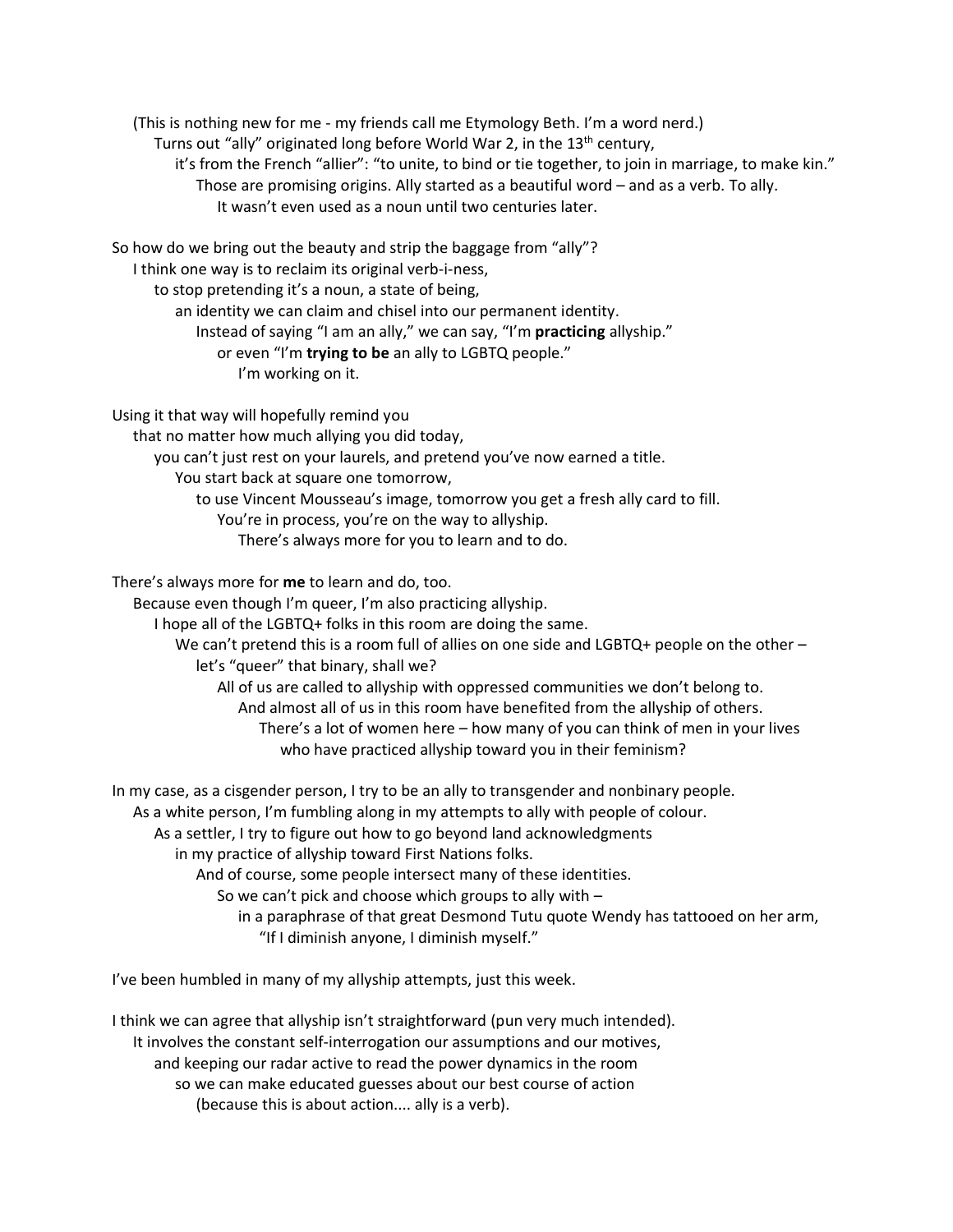For example, wearing your rainbow ally button in your non-affirming church

- is a fantastic way to instigate conversation and to signal folks can feel safer coming out to you.
	- But wearing that same button to a poetry slam on Commercial Drive
		- will likely be perceived as more of an attempt to prove your wokeness.
			- Same action, different context, different dynamics.

So people practicing allyship need to be always asking,

- "What's my motive? How will this be read? And what does this accomplish?"
	- "Is this the right context to tell a First Nations person "I'm sorry" on behalf of settlers,
		- or would it only center me and my need for absolution?
			- Is this transphobic Facebook post a good place for me to share
				- what I've learned from my trans friends? Maybe.
					- But at this rally, should I direct the reporter to speak to a trans organizer? Yes.
						- Should I remain in this non-affirming community and try to change it from the inside, or would that be complicity?
							- Should I leave and make a statement, or would that be abandoning my duties? Should I ask a queer person how to proceed, or would that burden them? How can I leverage my privilege, my unearned advantages, in this situation?

Sometimes there is no one correct answer –

and because of different histories and traumas and needs,

- sometimes different marginalized individuals will ask different things from allies.
	- Sometimes I think God asks different things of allies, wiring us in different ways.
		- This can feel like you're set up to be criticized it can be exhausting and frustrating...
			- ... but of course not as exhausting and frustrating as actually being oppressed,
				- and having no choice but to engage in that constant analysis.
					- Marginalized folks can't opt out of reading the room to see their next best move so they can have the best crack at communicating, belonging, or in some cases, surviving.

Just this morning my wife was stressing

about whether to out herself in a talk about the enneagram when there was the possibility of a homophobic person being present.

So it's our calling, as people working on our allyship,

to take on some of that complexity alongside marginalized folks,

to make mistakes, to be teachable, and to do better when we know better.

It's our calling to walk into the trenches in humility,

whether you want to talk about war trenches or garden trenches,

and to stand shoulder to shoulder with those who are not there by choice.

It's our calling to do, to ally, to put that in action.

To those who are practicing allyship in this room – I want to say thank you.

Your support and your in-the-trenches solidarity, resisting injustice with the oppressed, is crucial.

And I also want to say – now is the time. Lives are on the line.

So let's keep exhorting each other to hone our ally game,

and pull each other away from common ally pitfalls.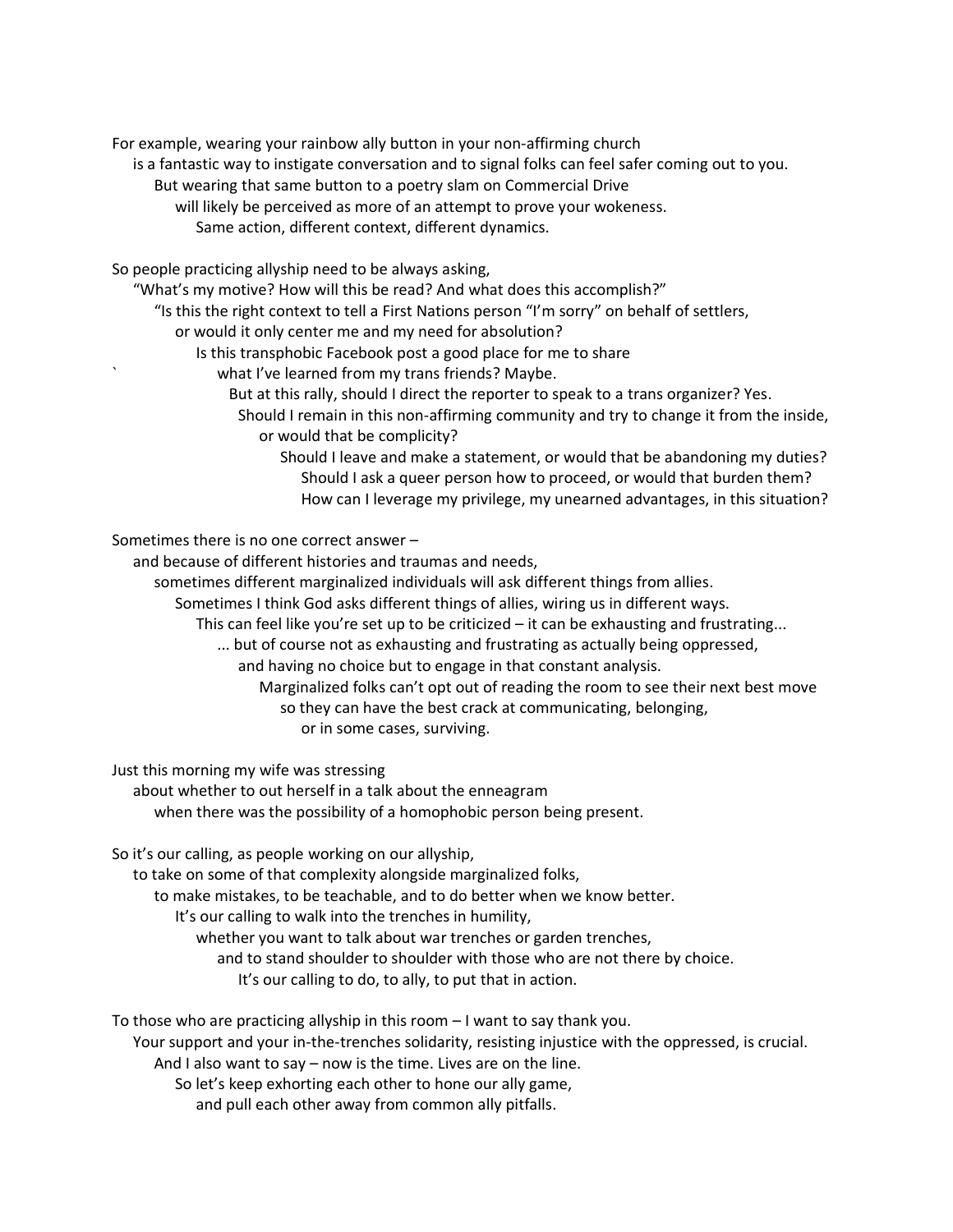To pull away from the savior and missionary complexes,

from our tendency to treat marginalized people like victims and create dependencies, to pull away from the paternalistic trap of thinking we know better than they do.

To avoid seeking what aspect of allyship is trendy and sexy right now, and to avoid showing up only in the wake of media-covered emergencies.

To pull away from our guilt-drivenness, where we risk using the struggles of others for our own therapeutic needs.

Away from our human desire to check boxes, to earn badges, to rack up wokeness points and ask for cookies.

Away from those things, and toward real allyship, which I think is basically Christlikeness. It's self-emptying love. It's not considering our status something to be used to our own advantage, rather, making ourselves nothing.

Taking the nature of a servant, becoming obedient to death –

literal death, yes, but also the small deaths of a hundred humbling moments.

This is allyship. This is being united and tied up together, being kin in this, because as wiser people than me have quipped, our liberation is bound up together.

There are so many things allies have done to bless me. I know an ally who would come to our Camp-Out event every year where we had composting toilets and literally haul our shit.

One of my favourite allies is a semi-retired guy who when I had a crazy idea of launching a church called Open Way, but didn't want to attempt it as a solo pastor, said, "I'll co-pastor with you – let's make this happen."

I also know allies who pray like heck for our community, and allies who give money. More on that later.

Another great way to ally is to share your "ally story" when you think it might mobilize or inspire others to show up more fully on this shared way of solidarity.

And that's what we've asked Sarah Bessey to come do for us tonight. She's the bait, friends. We've shamelessly used her to get you all here. We've asked her to leverage her privilege and her well deserved fame, and like a good ally, she said yes.

In case you don't know about Sarah...

She comes to us all the way from Abbotsford (shout out!)